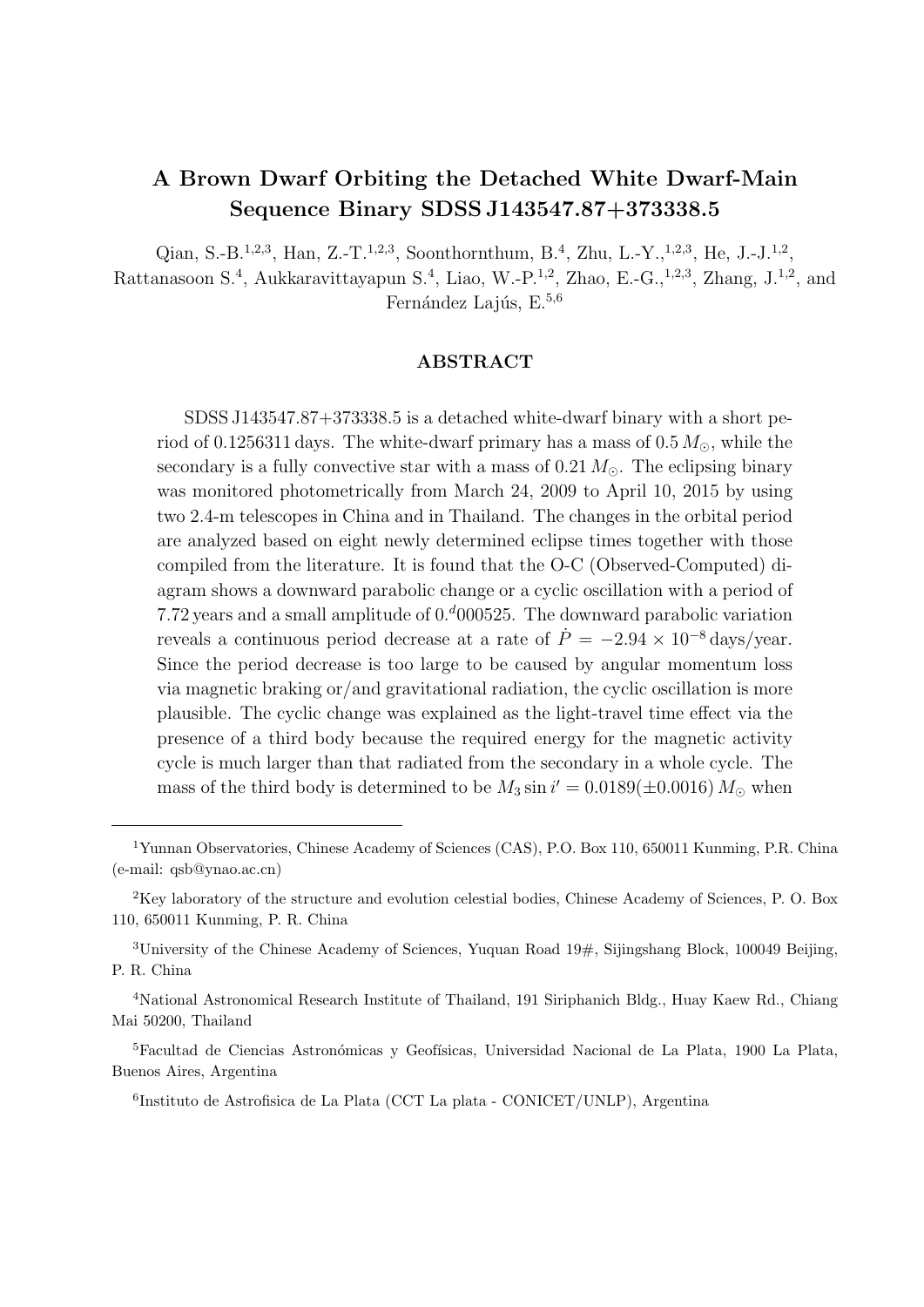a total mass of  $0.71 M_{\odot}$  for SDSS J143547.87+373338.5 is adopted. For orbital inclinations  $i' \geq 15.9^{\circ}$ , it would be below the stable hydrogen-burning limit of  $M_3 \sim 0.072 M_{\odot}$ , and thus the third body is a brown dwarf. The brown dwarf is orbiting the white dwarf-red dwarf eclipsing binary at a distance of about 3.42 astronomical units (AU).

Subject headings: Stars: binaries : close – Stars: binaries : eclipsing – Stars: individuals (SDSS J143547.87+373338.5) – Stars: whit dwarfs – Stars: low-mass, brown dwarfs

## 1. Introduction

Short-period white-dwarf (WD) binaries are detached binary systems with orbital periods shorter than one day. Most of them contain a white-dwarf primary and a red-dwarf secondary where both components are well within their Roche lobes. The detached configurations indicate that no mass transfers and accretion discs were taken place in those systems (those are observed in Cataclysmic Variables (CV)), and the eclipses are not influenced by mass transfers and accretion discs. Moreover, because of the small size and compact structure of the white-dwarf component, eclipse times of this type of binary system can be determined with a high precision. They are very good source to search for and to investigate circumbinary substellar objects by analyzing the light travel-time effect. If there is a substellar companion to the white-dwarf eclipsing binary, the wobble of the binary's barycentre will cause the arrival mid-eclipse time to show a cyclic change, and brown dwarfs and planets hosted in those binaries can be detected. To search for substellar objects orbiting white-dwarf binaries, we started to monitor selected eclipsing white-dwarf binaries photometrically since 2009 (e.g., Qian et al. 2009, 2010a, 2012).

SDSS J143547.87+373338.5 (hereafter J 1435) is a detached eclipsing binary with a white dwarf as the primary component (e.g., Eisenstein et al. 2006). Measurements by Rebassa-Mansergas et al. (2007) gave a mass range of  $0.35 - 0.58 M_{\odot}$  for the WD component. The eclipsing nature was discovered by Steinfadt et al. (2008) and the transit time is about 480 seconds. The WD in J 1435 underwent partial eclipses by an M-type companion every 3.015 hours. The spectral type of the low-mass secondary is M4-M6 that is a fully convective star and contributes less than 4% to the total brightness in the blue band. Time-resolved spectroscopic observations were later published by Pyrzas et al. (2009) and parameters of the system were revised. It is shown that the primary is a He-core white dwarf.

By using three eclipse times, the orbital period of J 1435 was firstly determined by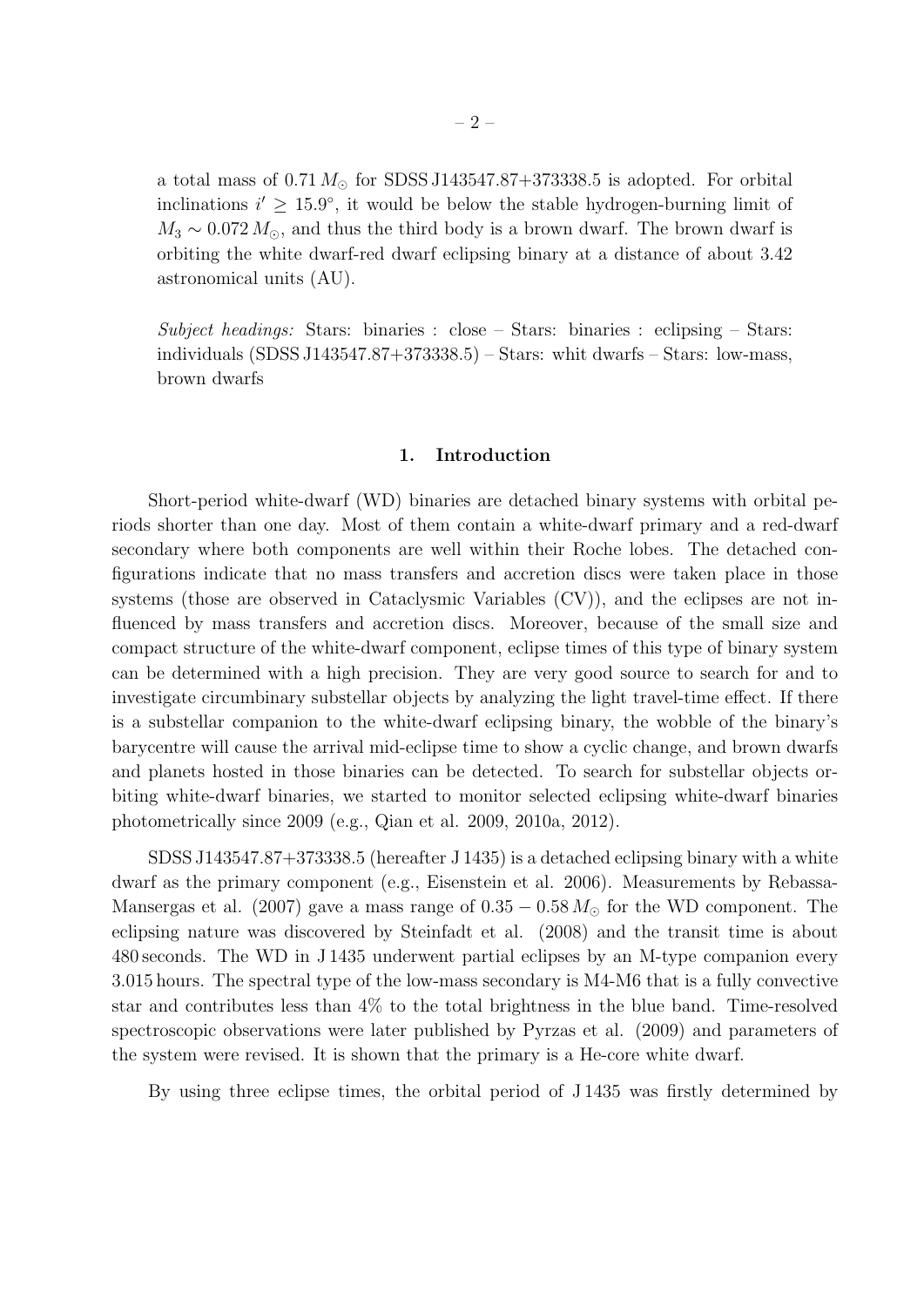Rebassa-Mansergas et al. (2007) who obtained the following linear ephemeris,

$$
Min.I = HJD 2454249.71105 + 0.12562974 \times E.
$$
\n<sup>(1)</sup>

The orbital period of the binary was later revised by Pyrzas et al. (2009) by using their new determined eclipse times together with those determined by Rebassa-Mansergas et al. (2007). They derived a new ephemeris,

$$
Min.I = HJD 2454148.70361 + 0.1256311 \times E,
$$
\n<sup>(2)</sup>

where HJD 2454148.70361 is the initial epoch and 0.1256311 is the orbital period. To understand the properties of the variations in the orbital period of J 1435, it has been monitored since March 24, 2009 with the 2.4-m telescope in Lijiang observational station of Yunnan Observatories. Here we report the discovery of a cyclic change in the O-C diagram of J 1435 that reveals the presence of a tertiary companion, most likely a brown dwarf companion to this binary system.

# 2. New CCD photometric observations for J 1435

The eclipsing white-dwarf binary, J 1435, was monitored since March 24, 2009 by using the 2.4-m telescope in Lijiang observational station of Yunnan observatories. During the observation in 2009, a VersArray 1300B CCD camera attached to the 2.4-m telescope. The integration time for each CCD image was 8s. As for the observations in 2012, YFOSC (Yunnan Faint Object Spectrograph and Camera) mounted on the 2.4-m telescope was used that has a  $2 K \times 4 K$  camera. Four eclipse profiles observed with Lijiang 2.4-m telescope in 2009 and 2012 are displayed in Fig 1. R-band filter was used during the observation on March 24, 2009. However, as we can see in the figure, the data show a large scatter. To improve the precision of the photometric data, no filters were used for later observations. With our observations five mid-eclipse times were obtained and are listed in Table 1.

To obtain more data, the binary star was monitored by using the 2.4-m Thai National Telescope (TNT) of National Astronomical Research Institute of Thailand (NARIT) since December 31, 2014. This telescope is located on one of the highest ridges of Doi Inthanon (about 2457-m high from the sea level), the tallest peak in Thailand. The observing conditions (seeing and photometric conditions) of this site are very good during the dry season that runs approximately from November to April. The TNT is a Ritchey-Chrètien with two Nasmyth focuses. The ULTRASPEC instrument mounted on the telescope was used for the observation on December 31, 2014, while a research-grade  $4K \times 4K$  CCD photometer was used for later observations. Two of the eclipse profiles obtained by this telescope are shown in Fig. 2 and the corresponding eclipse times are displayed in Table 1.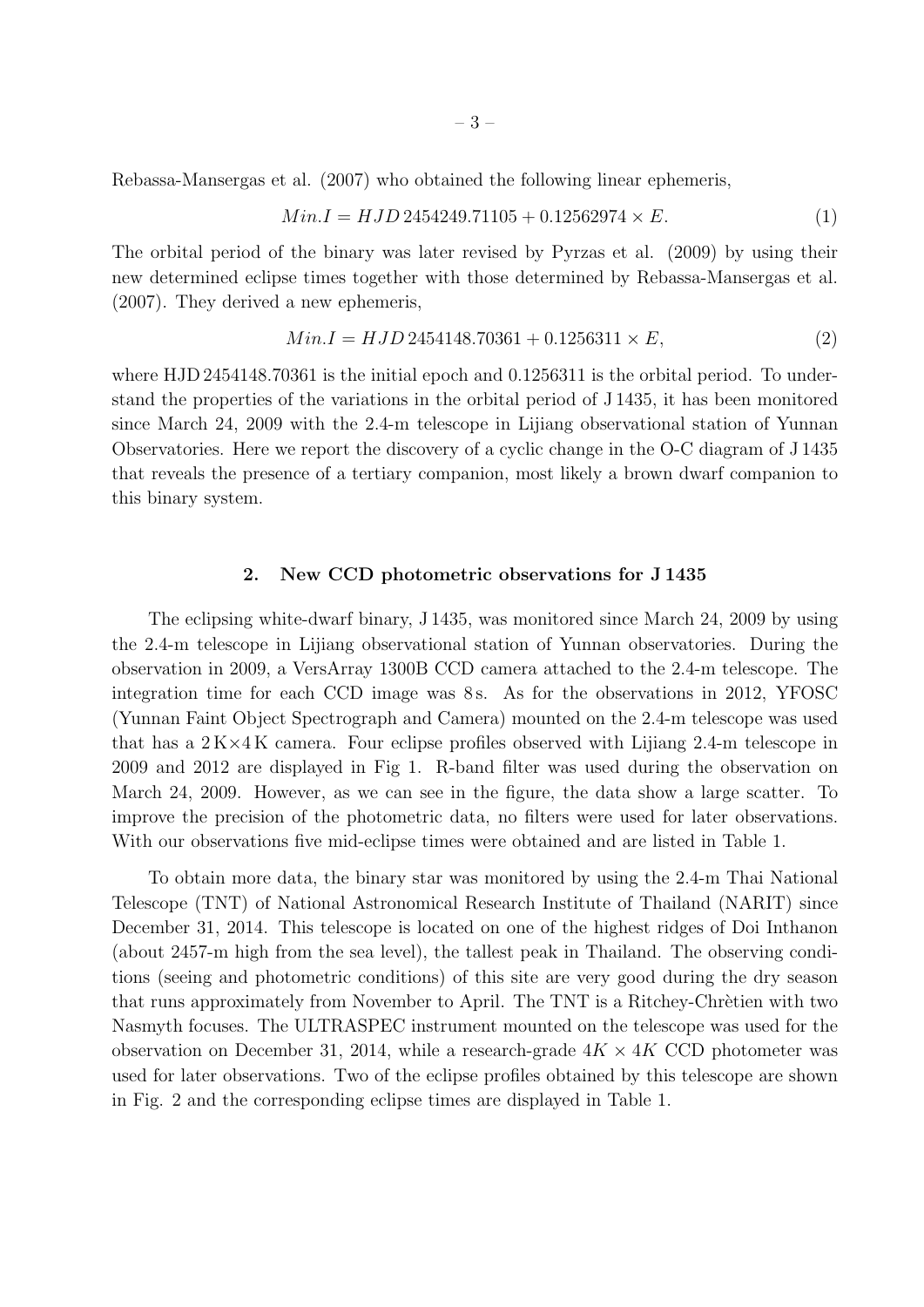

Fig. 1.— Several eclipse profiles of J 1435 observed by using the 2.4-m telescope in Lijiang observational station of Yunnan observatories.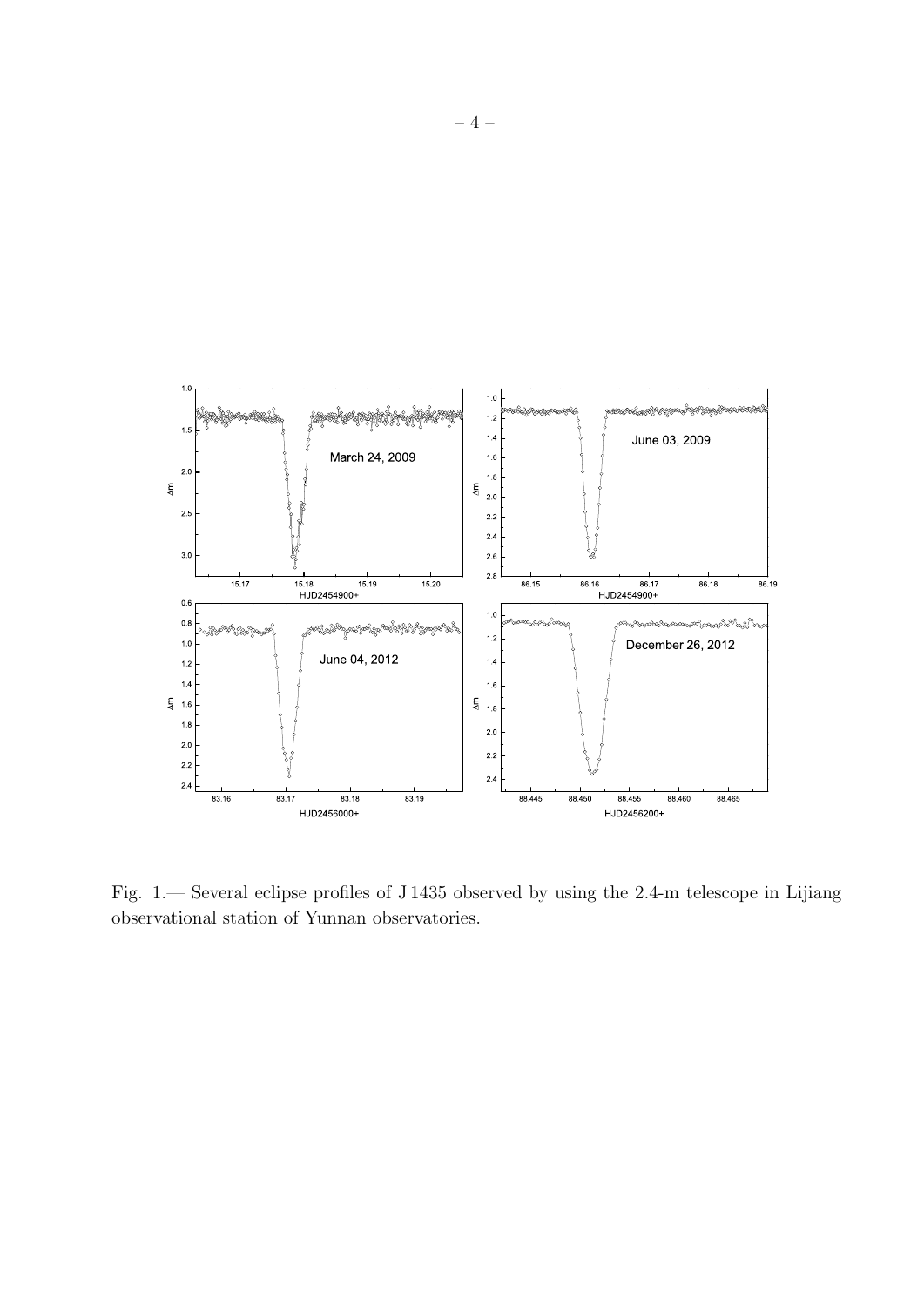| $J.D.$ (Hel.)     | Errors  | Filters | Telescopes      |
|-------------------|---------|---------|-----------------|
| $+2400000$ (days) | days    |         |                 |
| 2454915.17879     | 0.00003 | R.      | Lijiang 2.4-m   |
| 2454978.11992     | 0.00005 | N       | Lijiang $2.4-m$ |
| 2454986.16034     | 0.00001 | N       | Lijiang 2.4-m   |
| 2456083.17039     | 0.00002 | N       | Lijiang 2.4-m   |
| 2456288.45127     | 0.00001 | N       | Lijiang 2.4-m   |
| 2456658.43424     | 0.00001 | N       | Thai 2.4-m      |
| 2457094.37349     | 0.00001 | N       | Thai 2.4-m      |
| 2457123.39425     | 0.00002 | N       | Thai 2.4-m      |

Table 1: New CCD mid-eclipse times for J 1435.



Fig. 2.— Two eclipse profiles of J 1435 observed with the 2.4-m telescope of NARIT. They were obtained on December 31, 2013 and March 12, 2015, respectively.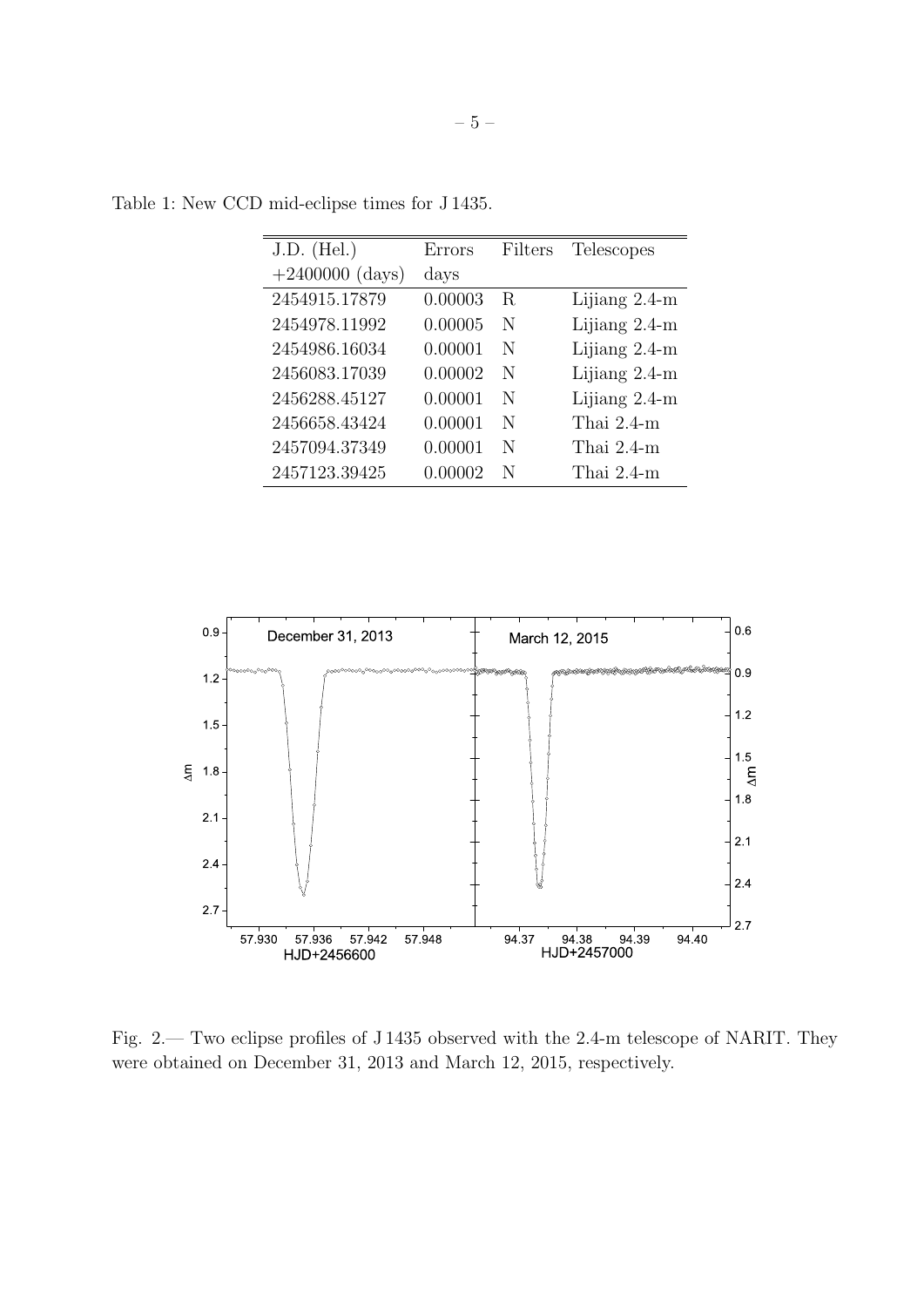# 3. The orbital period changes of J 1435

By using the eclipse times listed in Table 1 together with those obtained by Rebassa-Mansergas et al. (2007) and by Pyrzas et al. (2009), the  $(O - C)_1$  values with respect to the linear ephemeris in Eq. (2) were computed. The corresponding  $(O - C)$ <sub>1</sub> diagram is shown in the upper panel of Fig. 3. As shown in the panel, the variation of the  $(O - C)<sub>1</sub>$  curve may show a downward parabolic change indicating a long-term continuous decrease in the orbital period. A least-square solution leads to the following equation,

$$
Min.I = 2454148.703602(\pm 0.000007) + 0.^d1256311119(\pm 0.000000003) \times E
$$
  
-5.05(\pm 0.02) × 10<sup>-12</sup> × E<sup>2</sup>. (3)

The quadratic term in this equation reveals a continuous decrease at a rate of  $\dot{P} = -2.94 \times$  $10^{-8}$  days/year (or  $-8.04 \times 10^{-11}$  s/s).

J 1435 is a short-period ( $P \sim 3$  hours) close binary with a white-dwarf primary and a red-dwarf secondary. The continuous period decrease may be caused by orbital angular momentum loss due to gravitational radiation. By using the following equation (e.g., Kraft 1962; Faulkner 1971),

$$
\frac{\dot{P}}{P} = -3\frac{32G^3}{5c^5} \frac{M_1 M_2 (M_1 + M_2)}{a^4},\tag{4}
$$

the contribution of the gravitational radiation to the period decrease was computed to be:  $\dot{P}_{GR} = -0.0081 \times 10^{-11}$  s/s. P in the equation is the orbital period,  $M_1$  and  $M_2$  the masses of the primary and secondary, a the distance between both components, G the gravitational constant, and c the speed of light. The derived value is about three orders smaller the observed one  $(P = -8.04 \times 10^{-11}$  s/s). Therefore, the observed continuous decrease in the orbital period could not be explained by angular momentum loss via gravitational radiation. The other possibility that could cause the decrease in the orbital period is angular momentum loss via magnetic braking of the secondary component. However, according to the standard theory of angular momentum loss due to magnetic braking in close compact binaries, magnetic braking ceases when the secondary star becomes fully convective (e.g., Skumanich 1972; Verbunt & Zwaan 1981; Rappaport et al. 1983; Schreiber et al. 2010). The secondary component in J 1435 is fully convective star, the angular momentum loss due to magnetic braking should be too small to cause the period decrease.

Since the angular momentum loss due to magnetic braking and gravitational radiation could not explain the period decrease, we think the O-C curve may show a cyclic variation. By using the least-squares method, we determined,

$$
Min.I = 2454148.704123(\pm 0.000039) + 0.^d125630992(\pm 0.00000003) \times E
$$
  
+0.000525(\pm 0.000043) sin [0.°01604(\pm 0.00010) \times E + 257.°9(\pm 4.°5)]. (5)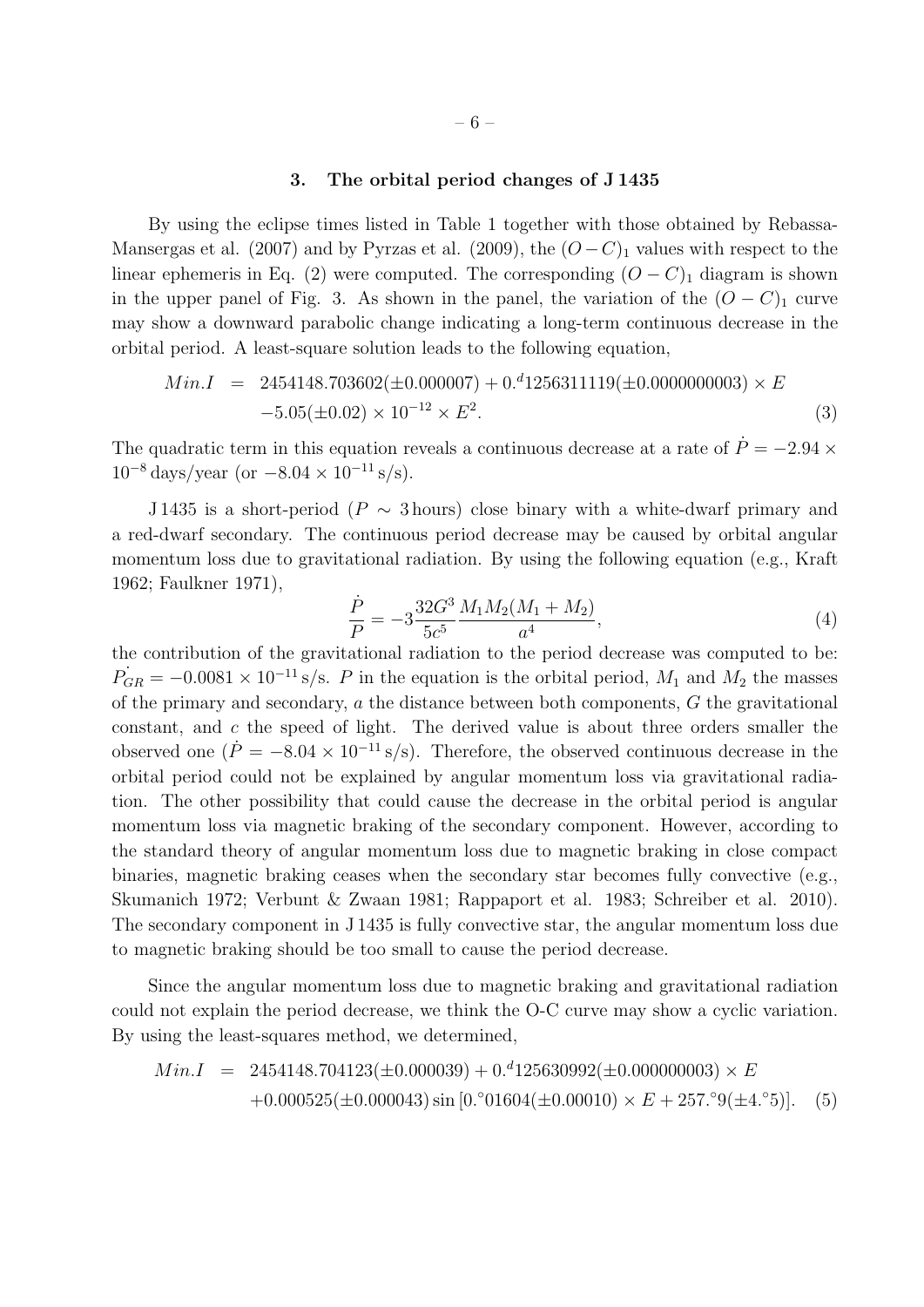

Fig. 3.— A plot of the  $(O - C)_1$  diagram of J 1435 with respect to the linear ephemeris given by Pyrzas et al. (2009) is shown in the upper panel. The solid line in the panel indicates a downward parabolic change revealing a continuous decrease at a rate of  $\dot{P}$  =  $-2.94 \times 10^{-8}$  days/year. After the period decrease was removed, the residuals are shown in the lower panel.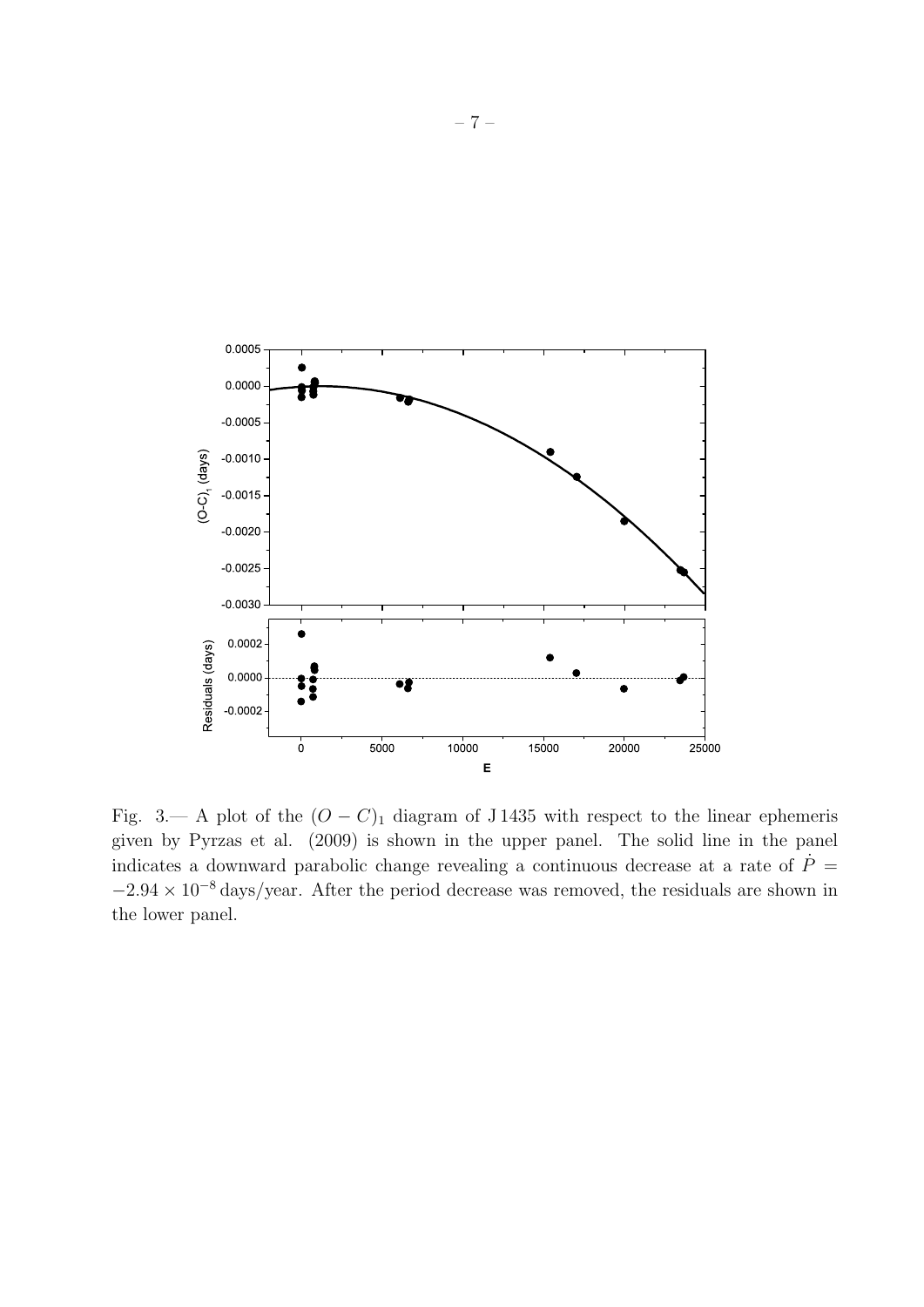

Fig. 4.— The solid line in the upper panel suggests a combination of a cyclic change and a revision in the orbital period, while the dashed line refers to the revised linear ephemeris. The theoretical light-travel time effect orbit of the brown dwarf companion with respect to the new ephemeris in Eq.(4) is shown in the middle panel where the cyclic variation can be seen more clearly. After the all of the variations were removed, the residuals are shown in the lower panel.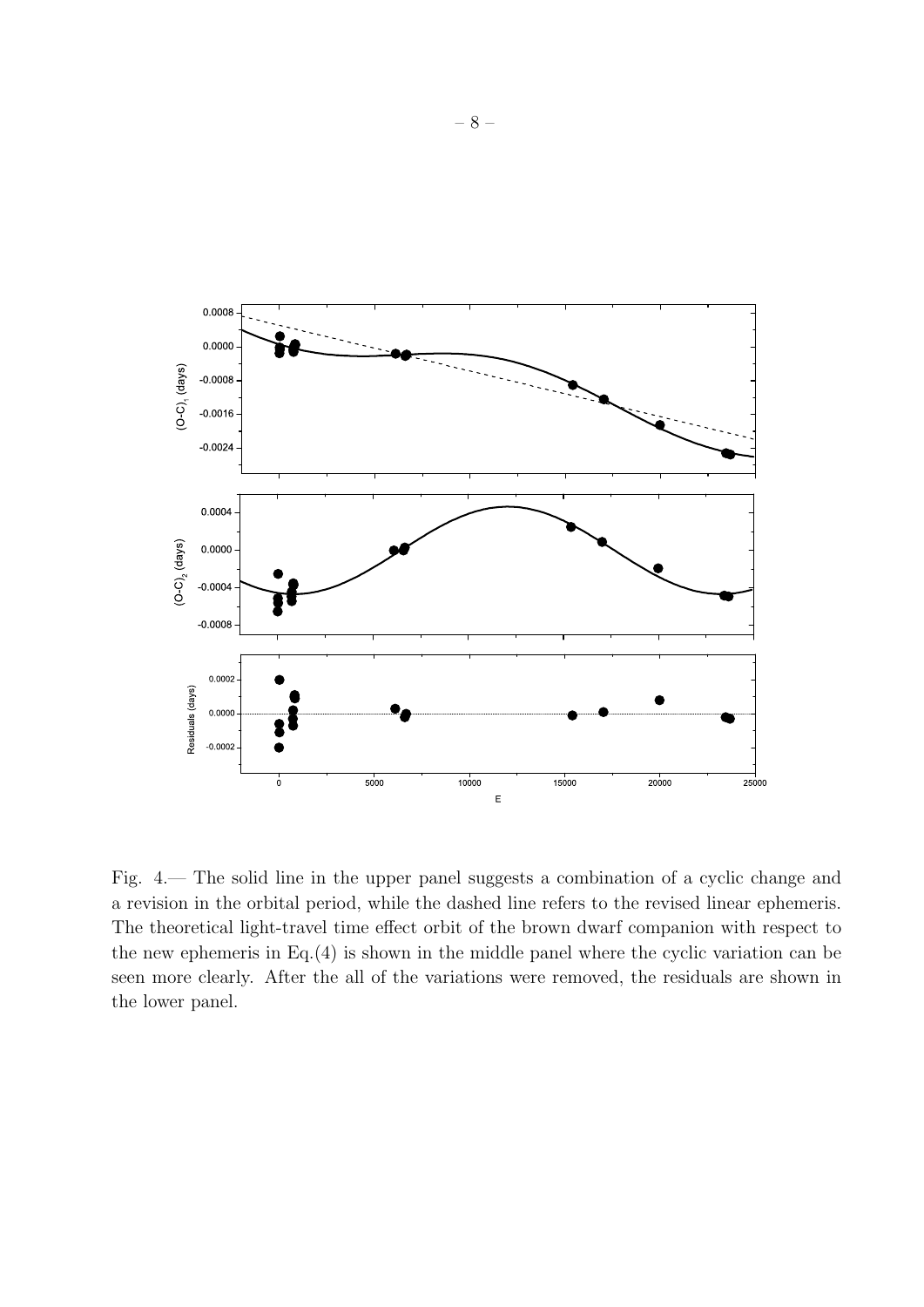The linear ephemeris refers to the revisions of the initial epoch and the orbital period (dashed line in the upper panel of Fig. 4). The cyclic oscillation has an amplitude of 45.4 seconds and a period of 7.72 years. The  $(O - C)_{2}$  values calculated with the linear ephemeris in the equation are plotted in the middle panel of Fig. 4 where the cyclic change is seen more clearly. After the revision of the orbital period and the cyclic change were subtracted from the  $(O - C)_1$  curve, the residuals are displayed in the lowest panel.

### 4. Discussions and conclusions

As discussed in previous section, the most plausible description of the O-C diagram is a cyclic variation. The cyclic changes of the O-C diagram for close binaries containing at least one cool component could be explained by the solar-type magnetic activity cycles, i.e., the Applegate mechanism (Applegate 1992). In the mechanism, a certain amount of angular momentum is assumed to be periodically exchanged between the inner and the outer parts of the convection zone, and therefore the rotational oblateness and thus the orbital period will vary when the cool component goes through its activity cycles. The secondary in J 1435 is a fully convective star that rotates mainly as a rigid body, and lacks the thin interface layer between a radiative core and a convective envelope, where dynamo processes are thought to concentrate at for solar-type stars (e.g., Barnes 2005). To check whether this mechanism could explain the cyclic variation or not, the required energies to produce the cyclic oscillation for different shell masses of the secondary have been calculated with the same method used by Brinkworth et al. (2006) in the case of the pre-CV NN Ser. It is found that the required energies are larger than the total radiant energy of the M4.5-type component star in one whole cyclic change (see Fig. 5). During the calculation, the parameters given by Pyrzas et al. (2009) were used, i.e.,  $M_1 = 0.50 M_{\odot}$ ,  $M_2 = 0.21 M_{\odot}$ , and  $R_2 = 0.23 R_{\odot}$ . By using Kepler's third law,

$$
(M_1 + M_2) = 0.0134a^3/P^2,
$$
\n<sup>(6)</sup>

the orbital separation of the two component stars was computed as  $a = 0.94 R_{\odot}$ . We choose a temperature of  $T_2 = 3200 K$  for the M4.5-type star and its luminosity was calculated by using  $L_2 = (\frac{R_2}{R_{\odot}})^2(\frac{T_2}{T_{\odot}})$  $\frac{T_2}{T_{\odot}}$ <sup>4</sup> $L_{\odot}$ . The result suggests that the mechanism of Applegate has difficulty to interpret the cyclic variation.

Therefore, we analyzed the O-C diagram of J 1435 for the light-time effect that arises from the gravitational influence of a third body. By assuming that the orbit of the third body is circular, its orbital and physical parameters were estimated. The projected orbital radius of J 1435 rotating around the barycenter of the triple system is computed with the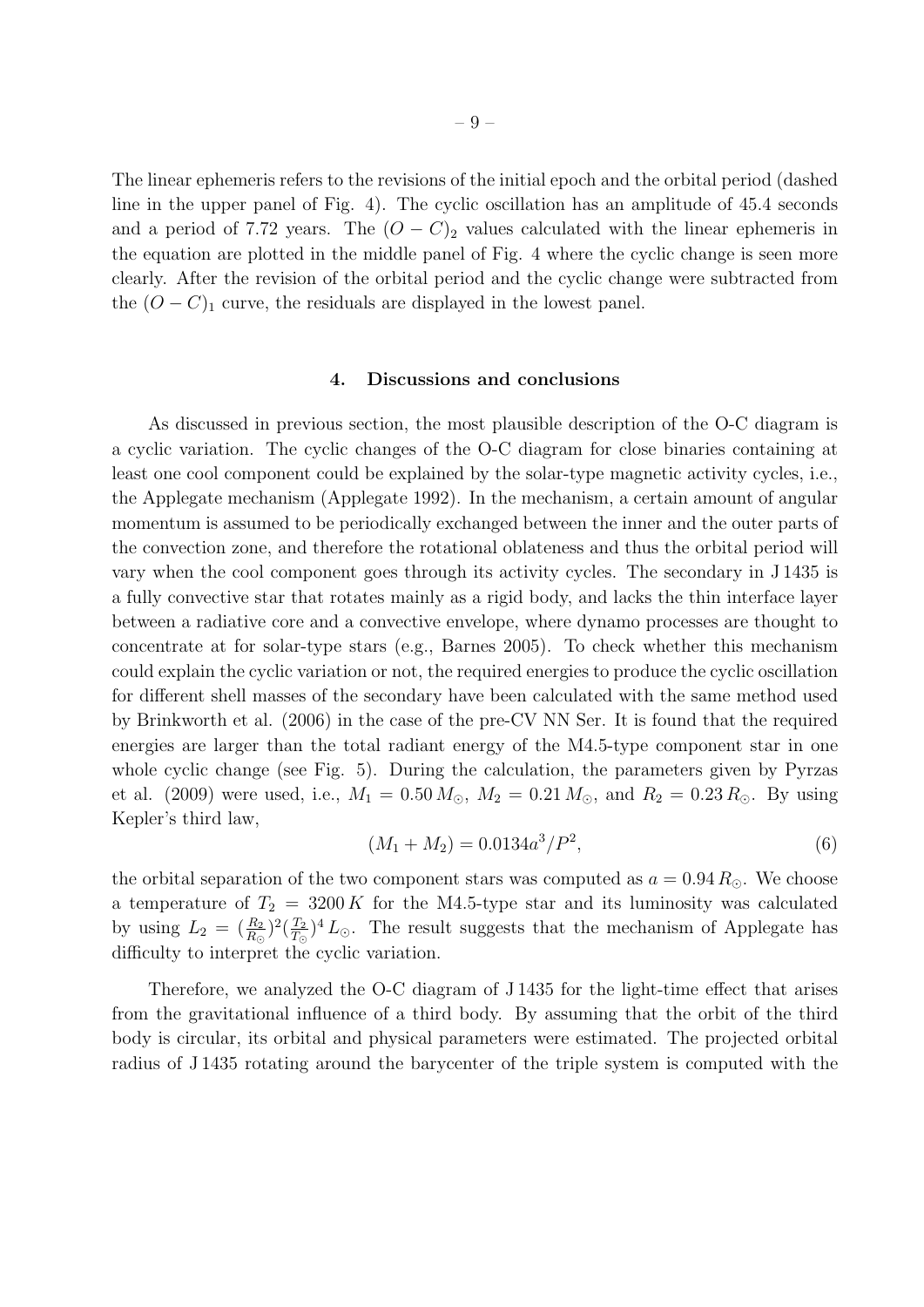

Fig. 5.— A plot of the energy required to cause the period oscillation of J 1435 by using Applegate's mechanism as a function of the assumed shell mass of the cool component (solid line). The dashed line represents the total radiant energy of the secondary component star in a whole cyclic change of the O-C variation.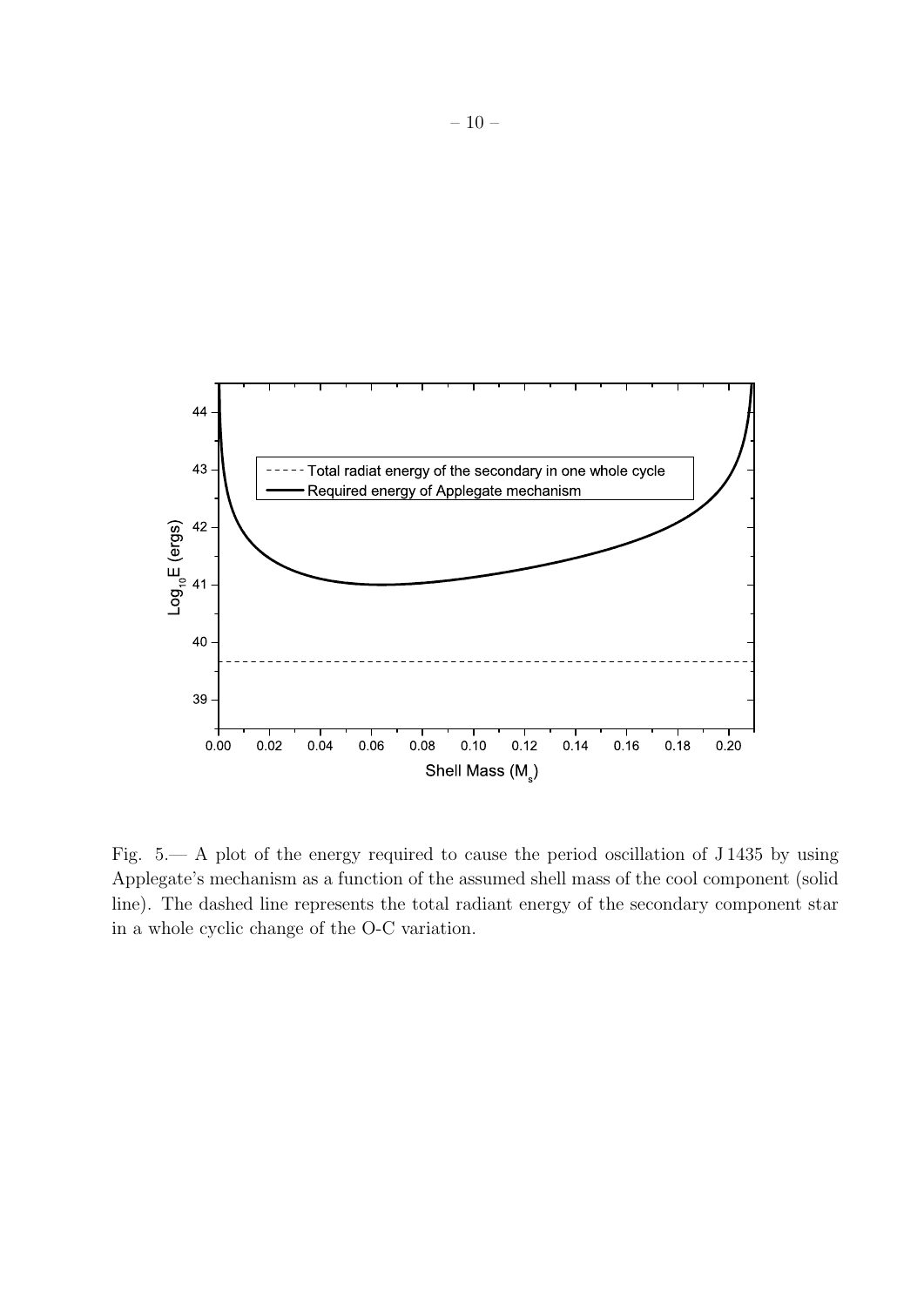equation,

$$
a'_{12}\sin i' = K \times c,\tag{7}
$$

where K is the amplitude of the cyclic variation and c is the speed of light. Then, by using the absolute parameters determined by by Pyrzas et al. (2009), a calculation with the following equation,

$$
f(m) = \frac{4\pi^2}{GP_3^2} \times (a_{12}' \sin i')^3 = \frac{(M_3 \sin i')^3}{(M_1 + M_2 + M_3)^2},
$$
\n(8)

yields the mass function and the mass of the tertiary companion as:  $f(m) = 1.26(\pm 0.31) \times$  $10^{-5} M_{\odot}$  and  $M_3 \sin i' = 0.0189(\pm 0.0016) M_{\odot} = 19.8(\pm 1.7) M_{Jup}$ , respectively. G and  $P_3$  in this equation are the gravitational constant and the period of the  $(O - C)_2$  oscillation. If the orbital inclination of the tertiary companion is larger than 15.9°, the mass of the third body corresponds to:  $M_3 \leq 0.072 M_{\odot}$ , and thus it should be a brown dwarf. Therefore, with 82.3% probability, the third body is a brown dwarf (by assuming a random distribution of orbital plane inclination). The orbital radius  $d_3$  of the tertiary component is about 3.42 AU when the orbital inclination equals 90°.

Substellar objects orbiting white dwarfs are rare. To date only a few brown dwarfs companion to white dwarf were found (e.g., Becklin & Zuckerman 1988; Farihi & Christopher 2004; Dobbie et al. 2005; Burleigh et al. 2006; Maxted et al., 2006). As for white-dwarf binary stars, a few exoplanets or brown dwarfs were reported to be orbiting V471 Tau (Guinan & Ribas 2001), QS Vir (Qian et al. 2010a; Almeida & Jablonski 2011), NN Ser (Marsh et al. 2014), and RR Cae (Qian et al. 2012). The detection of a brown dwarf companion to the white dwarf-red dwarf binary J 1435 will provide us more knowledge on the formation and evolution of Sub-stellar objects. However, the observational span for J 1435 is only 8.1 years that is comparable to the period of the O-C cyclic oscillation (7.72 years). To confirm the presence of the brown dwarf in the J 1435, more eclipse times are needed.

J 1435 is a pre-CV system with an orbital period of 3 hours that is just at the upper edge of the period gap of CVs. It is formed through a common-envelope evolution and will evolve into normal cataclysmic variables (CV) by secular angular momentum loss via gravitational radiation (e.g., Shimansky et al. 2006). The detection of a brown dwarf orbiting J 1435 suggests that some short-period CVs should contains substellar companions. A possible giant planet was found to be orbiting the eclipsing dwarf nova V893 Sco (Bruch 2014). A few planetary candidates orbiting the two magnetic CVs, DP Leo (Qian et al. 2010b; Beuermann et al. 2011) and HU Aqr (Qian et al. 2012; Gozdziewski et al. 2015), were reported. To check this conclusion, photometric monitoring of some deeply eclipsing CVs is required.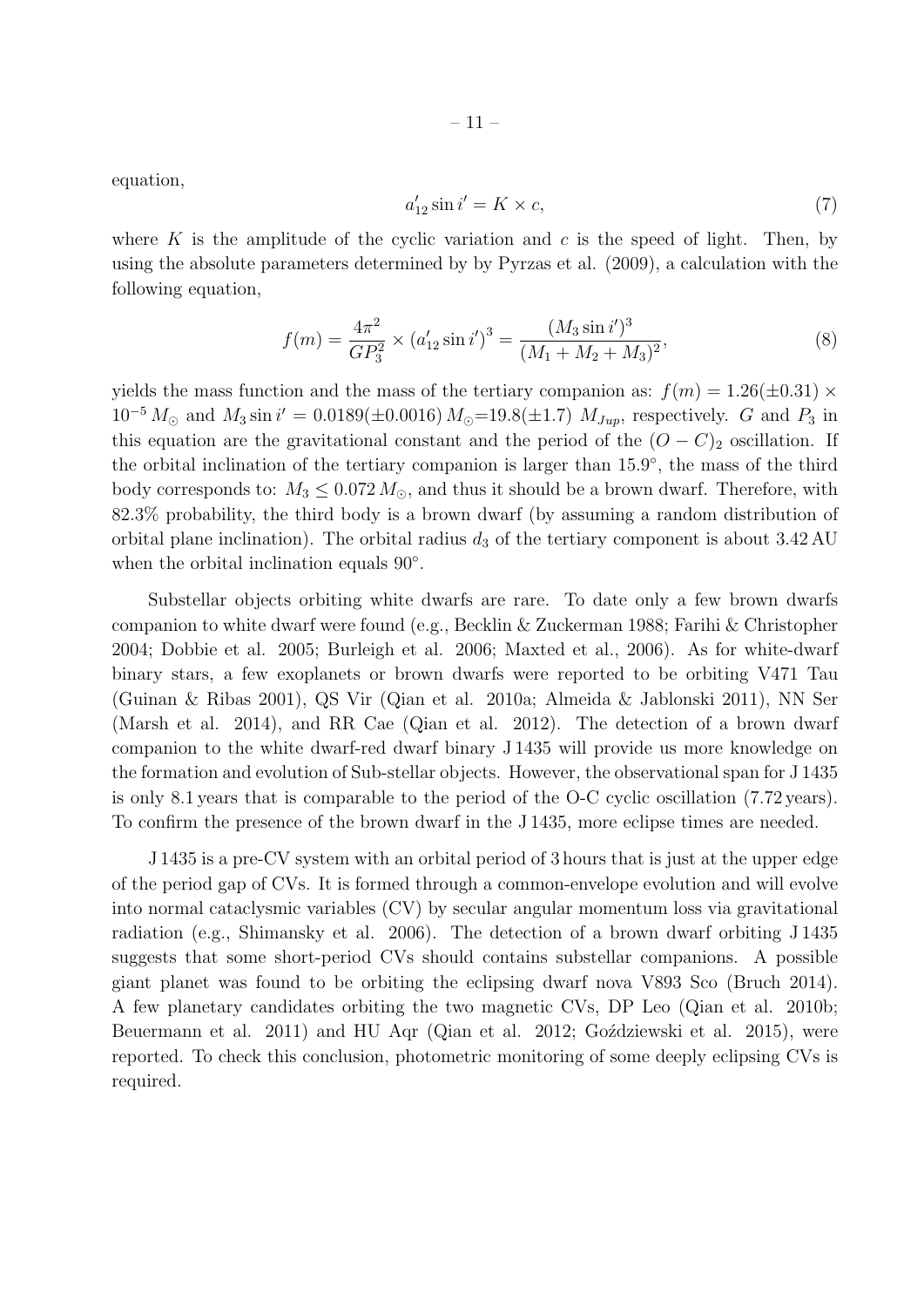This work is partly supported by Chinese Natural Science Foundation (No.11133007 and No. 11325315), the Key Research Program of the Chinese Academy of Sciences (Grant No. KGZD-EW-603), the Science Foundation of Yunnan Province (Nos. 2012HC011 and 2013FB084), and by the Strategic Priority Research Program "The Emergence of Cosmological Structures" of the Chinese Academy of Sciences (No. XDB09010202). New CCD photometric observations of SDSS J143547.87+373338.5 were obtained with the 2.4-m Thai National Telescope (TNT) of National Astronomical Research Institute of Thailand and with the 2.4-m telescopes in Lijiang station of Yunnan Observatories.

#### REFERENCES

- Almeida, L. A. & Jablonski, F., 2011, IAUS 276, 495
- Applegate, J. H., 1992, ApJ 385, 621
- Bruch, A., 2014, A&A 566, A101
- Barnes, J. R., Cameron, A. C., Donati, J.-F., James, D. J., Marsden, S. C., Petit, P., 2005, MNRAS 357, L1
- Becklin, E. F. & Zuckerman, B., 1988, Nature 336, 656
- Beuermann, K., Buhlmann, J., Diese, J., Dreizler, S., Hessman, F. V., Husser, T.-O., et al., 2011, A&A 526, A53
- Brinkworth, C. S., Marsh, T. P., Dhillon, V. S., Knigge, C., 2006, MNRAS 365, 287
- Burleigh, M. R., Hogan, E., Dobbie, P. D., et al., 2006, MNRAS 373, L55
- Dobbie, P. D., Burleigh, M. R., Levan, A. J., et al., 2005, MNRAS 357, 1049
- Eisenstein, D. J., Liebert, J., Harris, H. C., Kleinman, S. J., Nitta, A., Silvestri, N., Anderson, S. A., et al., 2006, ApJS 167, 40
- Faulkner, J., 1971, ApJ 170, 99
- Farihi, J. & Christopher, M., 2004, AJ 128, 1868
- Goździewski, K., Slowikowska, A., Dimitrov, D., Krzeszowski, K., Żejmo, M., et al., 2015, MNRAS 448, 1118
- Guinan, E. F. & Ribas, I., 2001, ApJ 546, L43
- Kraft, R. P., Matthews, J., Greenstein, J. L., ApJ 136, 312
- Marsh, T. R., Parsons, S. G., Bours, M. C. P., Littlefair, S. P., Copperwheat, C. M., Dhillon, V. S., et al., 2014, MNRAS 437, 475